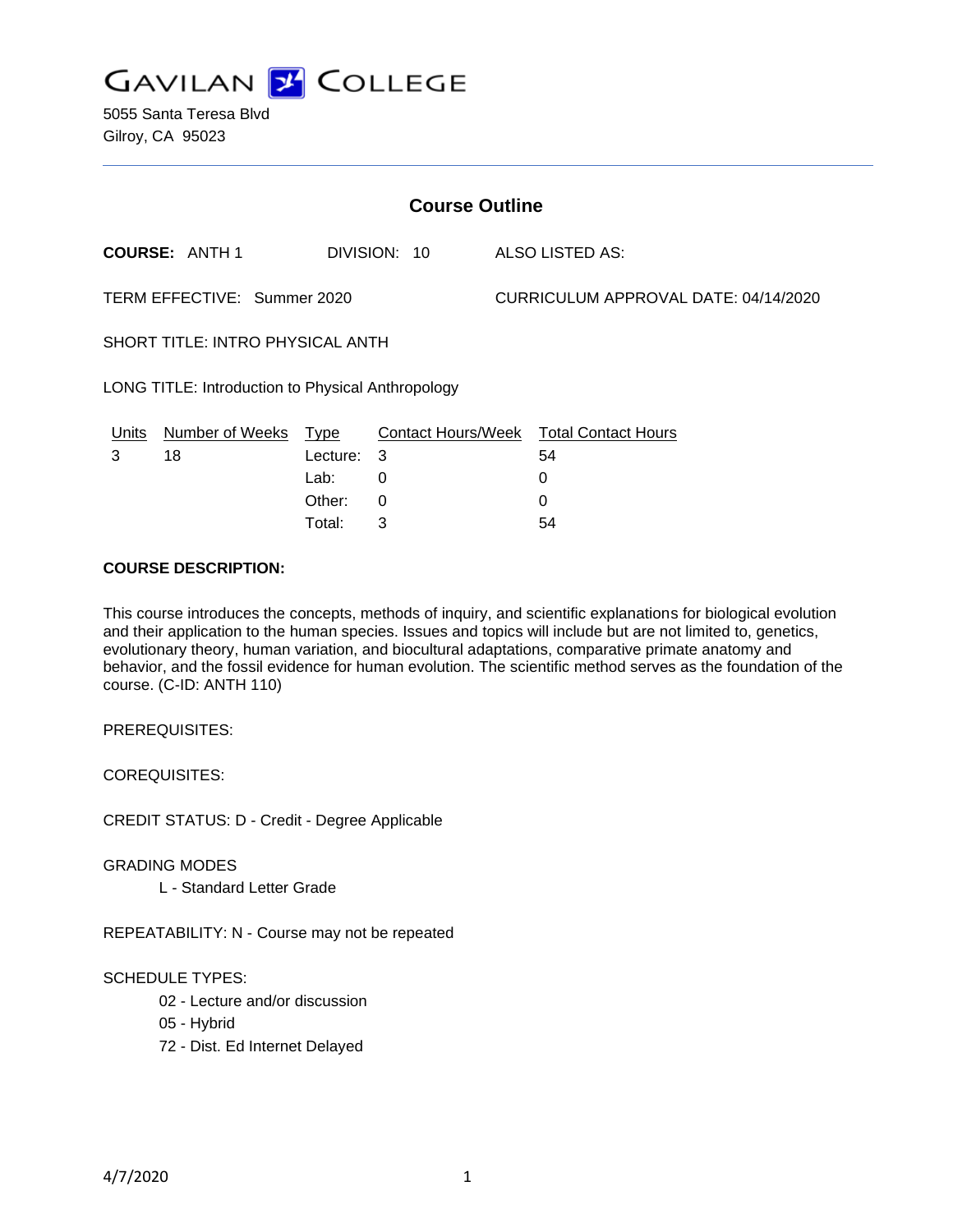## **STUDENT LEARNING OUTCOMES:**

By the end of this course, a student should:

1. Describe the place of Homo sapiens in the animal kingdom.

2. Explain the general physical features of modern humans and compare them with the fossil hominids and non-human primates.

3. Analyze theories, concepts, and data that explain human evolution from the fields of genetics, archaeology, geology, and anatomy.

4. Analyze the concepts of ethnocentrism and cultural relativism in relation to the study of human evolution.

## **CONTENT, STUDENT PERFORMANCE OBJECTIVES, OUT-OF-CLASS ASSIGNMENTS**

Curriculum Approval Date: 04/14/2020

3 hours

Content: Introduction to the field of Physical Anthropology

Performance Objectives: 1) Discuss what constitutes anthropology; 2) Compare and contrast cultural from physical anthropology; 3) Demonstrate the "scientific method"; 4) Examine the logic behind belief systems and their relationship to scientific knowledge.

6 hours

Content: The Evolution Evolutionary Thinking

Performance Objectives: 1) Explain and demonstrate how our knowledge of the history of living organisms moved from the realm of belief systems to the realm of science; 2) Examine and evaluate what evolution is; 3) Explain how scientific evidence for evolution has developed; 4) Explain how myths about human nature are powerful.

6 hours

Content: Evolutionary Genetics

Performance Objectives: 1) Explain what genes are, and how they produce the traits that make a pea plant or a human being; 2) Illustrate the basic laws of inheritance; 3) Examine the processes which bring about the variation we see among members of a species and between parents and offspring.

3 hours

Content: The Processes of Evolution

Performance Objectives: 1) Examine and illustrate what is a species; 2) Illustrate the processes of evolution; 3) Explain how these processes interact to bring about evolution as we understand it today; 4) Explain cultural assumptions about what it means to be human.

3 hours

Content: The Origin of Species and the Shape of Evolution

Performance Objectives: 1) Analyze the question: how do existing species give rise to new species?; 2) Illustrate how the processes of evolution contribute to the origin of new species; 3) Examine how species diversify; 4) Examine what a "family tree" of species looks like; 5) Explain why evolution is important. 3 hours

Content: A Brief Evolutionary Timetable and Midterm 1

Performance Objectives: 1) Examine the history of the universe, the earth, and life on earth; 2) Examine the processes and events that have affected the overall history of the earth and life on earth.

3 hours

Content: The Primates

Performance Objectives: 1) Explain what our place is in nature; 2) Illustrate the major characteristics of primates; 3) Compare and contrast the ways humans are like other

primates as well as the ways we are unique.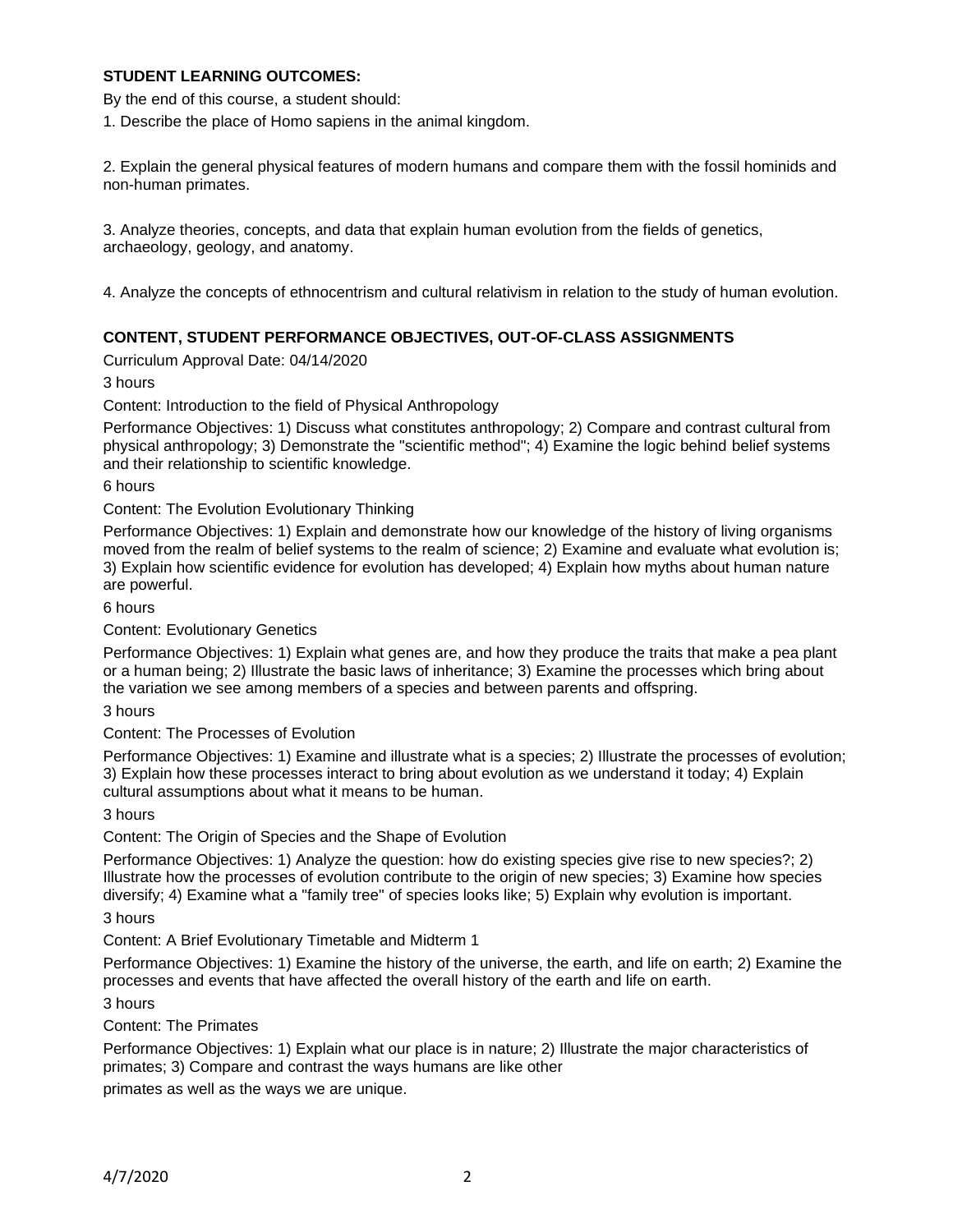6 hours

Content: Primate Behavior and Human Evolution

Performance Objectives: 1) Demonstrate how we organize a study of something as complex as behavior; 2) Illustrate some of the scientific cautions that must be exercised in doing so; 3) Explain some of the relevant behaviors of our close

relatives; 4) Explain myths about aggression.

3 hours

Content: Studying the Human Past and Applied Anthropology

Performance Objectives: 1) Explain the features of the primate skeleton, and whether this knowledge help us identify fossil remains; 2) Demonstrate how we locate, recover, and date fossil remains; 3) Explain how fossils are formed; 4)

Illustrate what we can learn about our past from the new technologies in the study of genetics; 5) Demonstrate how anthropologists apply anthropological analyses to solving biosocial issues of

malnutrition and poverty; 6) Explain myths about sex.

4 hours

Content: Evolution of the Hominids and Midterm 2

Performance Objectives: 1) Explain the evolutionary history of primates; 2) Examine and analyze when and under what circumstances the hominids evolved; 3) Describe what we know about the first members of the genus Homo.

3 hours

Content: The Evolution of Genus Homo and the Debate Over Modern Human Origins

Performance Objectives: 1) Explain how we can best go about describing and organizing the fossil evidence for the evolution of genus Homo; 2) Critically examine what we know about the dates, the distribution, and the physical appearance of the various groups of fossils assigned to this genus; 3) Critically evaluate the major competing hypotheses regarding the origin of modern Homo sapiens; 4) Evaluate the various evidence which has been offered for and against each

model.

3 hours

Content: The Study of Living Peoples

Performance Objectives: 1) Explain how we recognize genetic changes in populations and identify and study their causes; 2) Critically evaluate the basic data that we gather in order to describe human populations; 3) Examine the basic trends we see in populations within our species; 4) Critically examine and demonstrate how diseases have influenced human populations; 5) Explain myths of race.

3 hours

Content: Human Biological Diversity

Performance Objectives: 1) Explain why the two human sexes are interpreted differently by different cultures, and how can we use this as a model for examining "racial" variation; 2) Examine

whether race is a valid biological concept; 3) Critically examine the scientific evidence for our statement that there are no biological human races; 4) Explain how we move beyond myths about human

nature.

3 hours

## Content: Debate Project

Performance Objectives: 1) Critique and discuss with colleagues a science fiction film about cloning using your knowledge of evolutionary processes and ethics.; 2) Participate in two debates with colleagues by arguing "for" or "against" the topics of eugenics, de-extinction, artificial intelligence, and genetically engineered food.

2 hours

Final Exam

# **METHODS OF INSTRUCTION:**

Weekly lectures - Weekly readings - Instructional videos - Video tutorials and lectures - Discussion forums - Group work around research projects - In-person office hours and/or zoom chats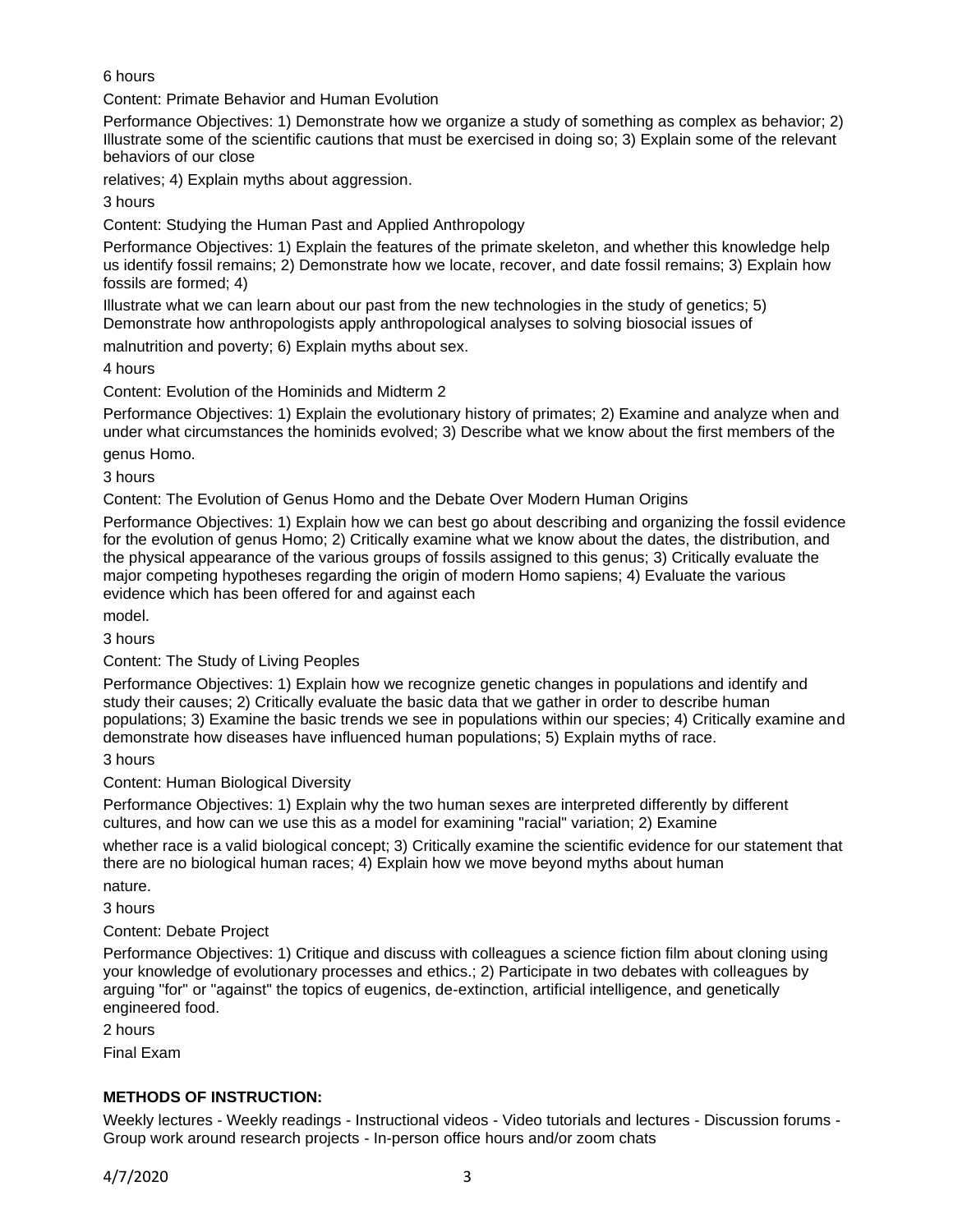## **OUT OF CLASS ASSIGNMENTS:**

#### Required Outside Hours: 30

Assignment Description: Reading assignments: weekly textbook chapters and topical articles. You will read 40 to 60 pages a week. Please read critically and take notes. Please be sure to do the required reading, listen to my lectures, and view the films for each week. After completing this work, take your corresponding quizzes and participate in our discussions. Be sure to visit our course site throughout the week to keep up with regular announcements and participate in our course community.

#### Required Outside Hours: 20

Assignment Description: Writing assignments and quizzes: Weekly multiple-choice quizzes and response papers are assigned throughout the course. Completion of all quizzes and discussions is required.

#### Required Outside Hours: 20

Assignment Description: Interactive discussion forums: You are required to participate in each forum, engaging substantively with your colleagues. To get full credit for your forum participation, you must post your own contribution in addition to engaging with two colleagues. Your participation in discussion forums is equivalent to ?showing up? for a face-to-face class session; your presence is important and expected! Required Outside Hours: 20

Assignment Description: Film viewing: Documentary films provide historical context and current examples of course threshold concepts.

Required Outside Hours: 18

Assignment Description: Research project: You will be assigned a debate topic to argue for or against. You will research your topic and write a position paper using scientifically based sources to support your position. After posting your paper to your debate forum, you will participate meaningfully in your debate and a debate on another topic presented by your classmates.

### **METHODS OF EVALUATION:**

Objective examinations Percent of total grade: 50.00 % Multiple-choice and essay quizzes and exams Writing assignments Percent of total grade: 30.00 % Essays, response papers, research projects Problem-solving assignments Percent of total grade: 10.00 % Quizzes, exams Skill demonstrations Percent of total grade: 10.00 % Research presentations

#### **REPRESENTATIVE TEXTBOOKS:**

Required Representative Textbooks

Recommended Representative Textbooks

Beth Shook, Katie Nelson, Kelsie Aguilera and Lara Braff. Explorations: An Open Invitation to Biological Anthropology. Arlington, VA: American Anthropological Association,2019. ISBN: 978-1-931303-63-7

Reading Level of Text, Grade: 14 Verified by: Debbie Klein

Recommended Other Texts and Materials

Park, M. Biological Anthropology (7th ed.). New York, NY. McGraw-Hill. ISBN: 978-0078034954

Dettwyler, K. Dancing Skeletons: Life and Death in West Africa (20th anniversary edition). ISBN: 978- 1478607588